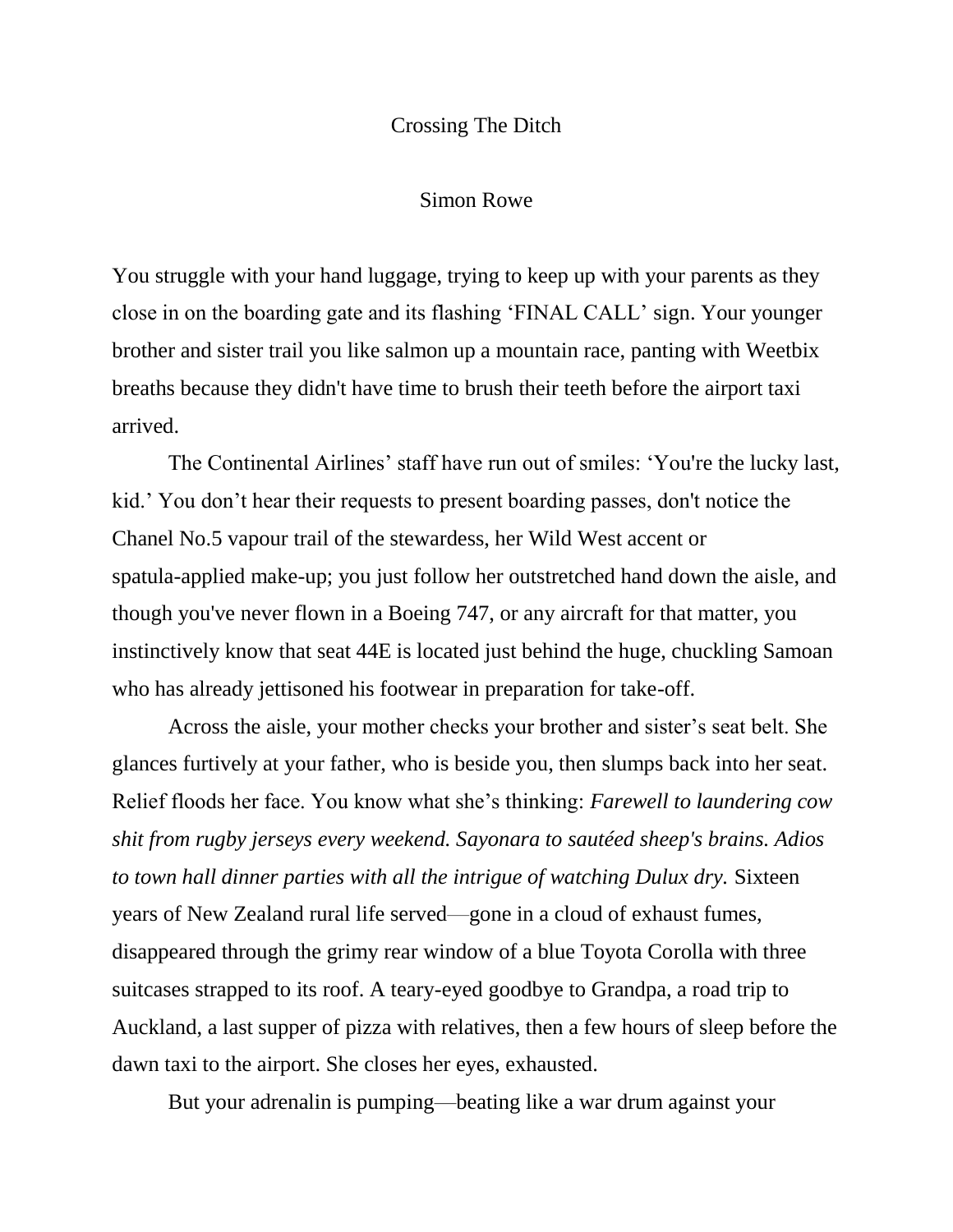temples. Your primary senses creep back: you *feel* the whumph! of the cargo hold doors closing, *hear* the engines whine and *smell* the aviation gasoline fumes permeate the cabin. You avail yourself to the 1,184 kilonewtons of thrust, let it ease you back in the seat and allow this great force to separate you from the land in which you were born.

 The engines roar, the overhead compartments rattle and lurch; your fingers tighten around the grey vinyl armrests, finding indentations left by others, as the big bird rises and Aotearoa slips away.

Craning your neck, you glimpse the mudflats and mangroves of Manukau Harbor. Then, as the plane climbs ungainly, the greater suburbs of Auckland, rough-edging the chartreuse-coloured farms of Northland, come into view. You wonder if you'll ever see your homeland again. A pang of fear strikes at your gut. Your scrotum tightens. In a few hours you will land in Melbourne an 'immigrant.' There is freedom in that, your mother says. But you aren't so sure. To arrive in a foreign land with no home to speak of, no friends or relatives, only the clothes on your back and a suitcase in your hand, seems somewhat problematic. Your brother and sister don't seem to comprehend the enormity of what is happening, but for you, there is an elephant sitting on your chest.

Your family's not chasing freedom—you're fleeing crushing boredom; the kind that gets small town teenagers pregnant, tempts young men to smoke pot, and goads older ones to rustle cattle—and sometimes their neighbour's wives.

You are high now. High enough to glimpse Manukau Heads and through them the turquoise water of the harbor rushing to marry the cobalt blue swells of the Tasman Sea over which you are now poised to cross. You read somewhere that the Aussies call this stretch of water, the 'Ditch'. Your father laughs when you tell him this, and says, 'Well, something's gotta separate good rugby players from bad ones.'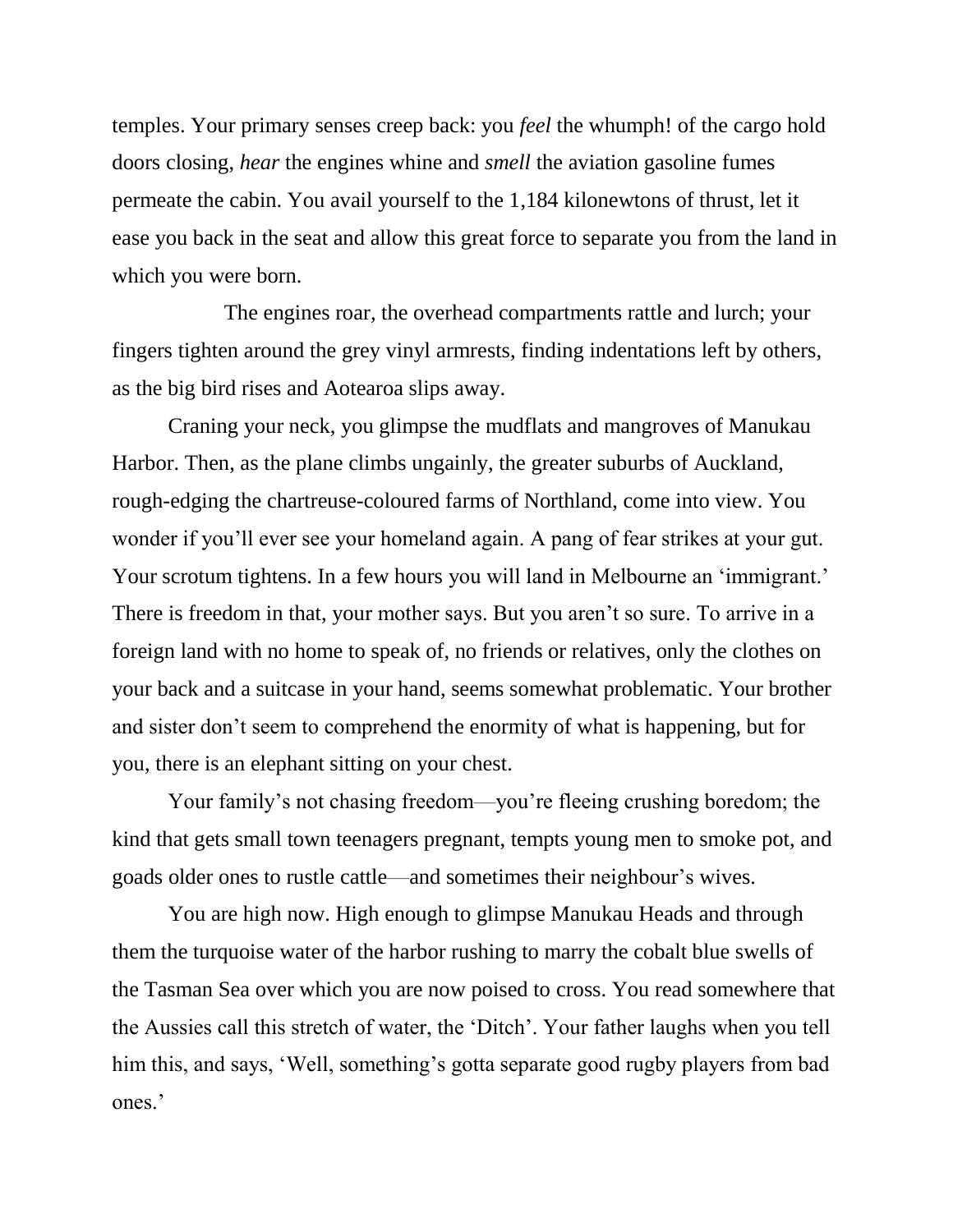Your gaze holds on to your motherland as the last slither of coastline slips beneath the clouds, and is gone. Your favourite band, Split Enz, once sang, 'The lust of a pioneer, will acknowledge no frontier', but you find no solace in these words as you ponder the frontier which lies ahead of you—

Australia.

Where will you fit in this vast, red and desiccated land peopled by tall, sunburned men with zinc-creamed noses and twangy accents and blond-haired women called 'sheilas' who drive trucks as long as trains across night-time deserts and lightning storms which set the land on fire and deadly snakes with names like 'taipan' and 'tiger', and sharks as big as buses and…

The seat belt lamp switches off. The cabin fills with the click-clack of metal clasps releasing and soon a tall, black American steward approaches in a beige waist coat. 'Larry' announces his gold breast plate. Larry passes out impenetrable plastic bags containing headphones. Later, he returns pushing a drinks service trolley. The university students in seat row 45 request miniature bottles of vodka and gin, three apiece. This causes Larry's eyebrows to rise like dueling caterpillars and in a rich baritone, enquire, 'Y'all can drink that much?'

Your father asks for a Budweiser, your mother a gin and tonic and 'Cokes for the kids.' Larry serves the drinks and salted peanuts. But you give up trying to liberate the nuts from their plastic bag and turn to liberating your mind. You gaze through the window at the altocumulus clouds scattering like a million sail boats across the Tasman Sea and you wonder what your mates are doing right now. Slumped behind pock-marked desks, bored, restless, you imagine them awaiting the lunch-hour when their pent-up energies can be spent on a pig skin rugby ball and a muddy paddock.

You miss your best mates G. and J.—those two happy-go-lucky bastards who got you into and out of trouble in equal measure. Remember when the three of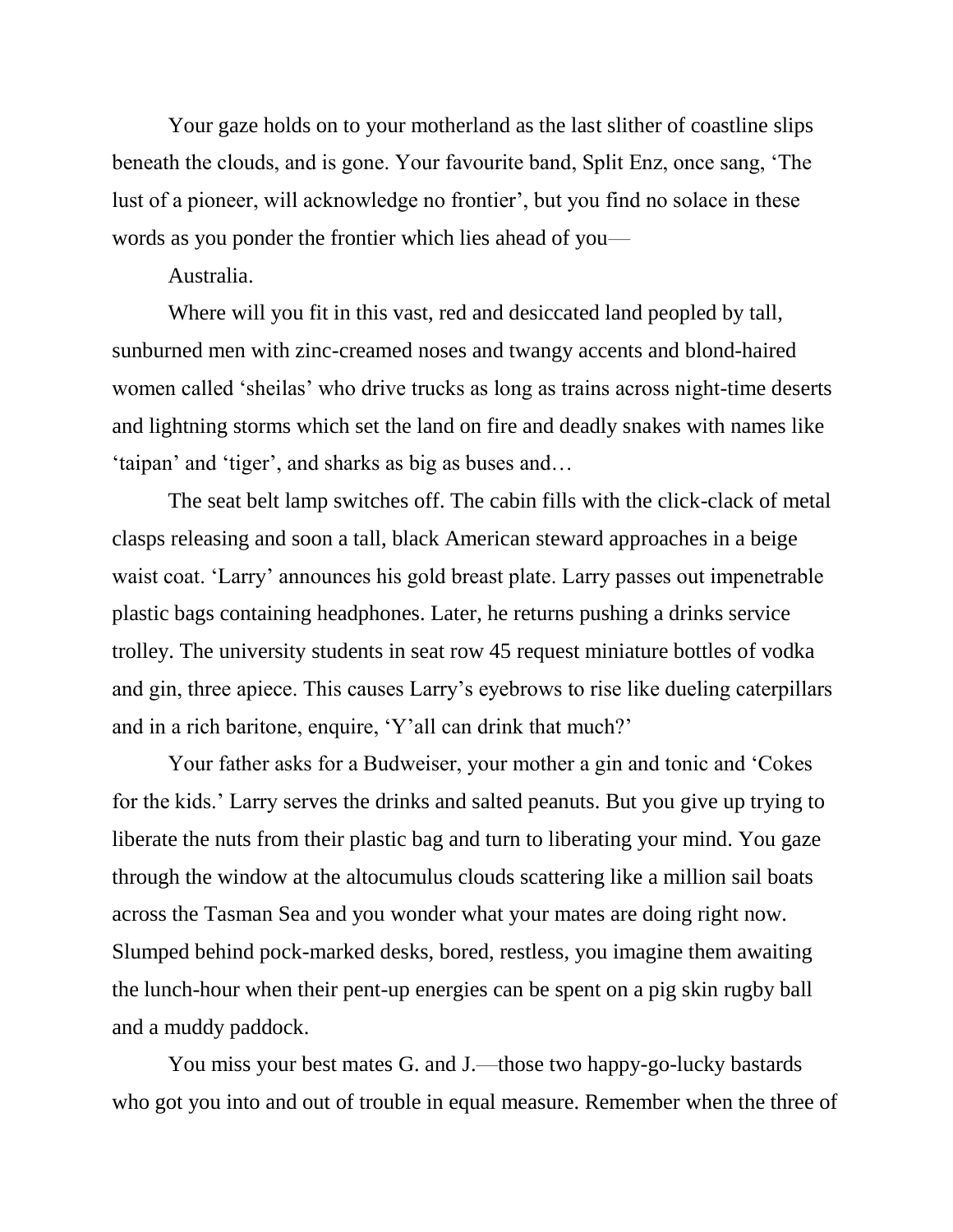you slipped inside your neighbor's son's abandoned sleep-out? The one wall-papered in Penthouse magazine centrefolds of Asian women with big hairdos above and below, and you held a contest to see who could come the furthest, but quickly abandoned it when a car pulled into the driveway and then risked your manhood on a rusty tin fence in the mad rush to escape.

They say Australia is dangerous. But you survived sixteen years of small town New Zealand: got chased by billy goats, dive-bombed by magpies, knocked over wasp hives and fell out of trees. You survived winter floods, earthquakes and spring storms that machine-gunned hailstones as big as golf balls across the land, killing ducks, geese and newborn lambs—and the wonder of it: those hailstones melted in your hand.

You survived the Mongrel Mob—that bunch of social drop-outs and damaged youth who swaggered about your town in leather gang jackets and German war helmets, flicking cigarette butts at motorists and swigging from bottles of DB Draught while they peed on parked cars. They gave you no trouble, because trouble could never pedal as fast as you.

Someone said it was the Mob who blew up the TAB betting office one year. You watched the detectives in beige suits from the Hastings CIB sift for clues among the splintered wood and glass which covered High Street, and when they weren't looking, pocketed a piece of the debris which won you 'best show and tell' at school later that morning.

Larry appears through the curtain pushing hot lunches and the quiz show question, 'Chicken or fish?' You guess 'fish'—and win a white rubber fillet in cheese sauce with a rock-hard roll.

You have been reminiscing about the river you left behind; the one whose Māori name means 'muddy water' but whose waters, fed by snowmelt from the Ruahine mountains, were crystal clear and filled with rainbow trout which you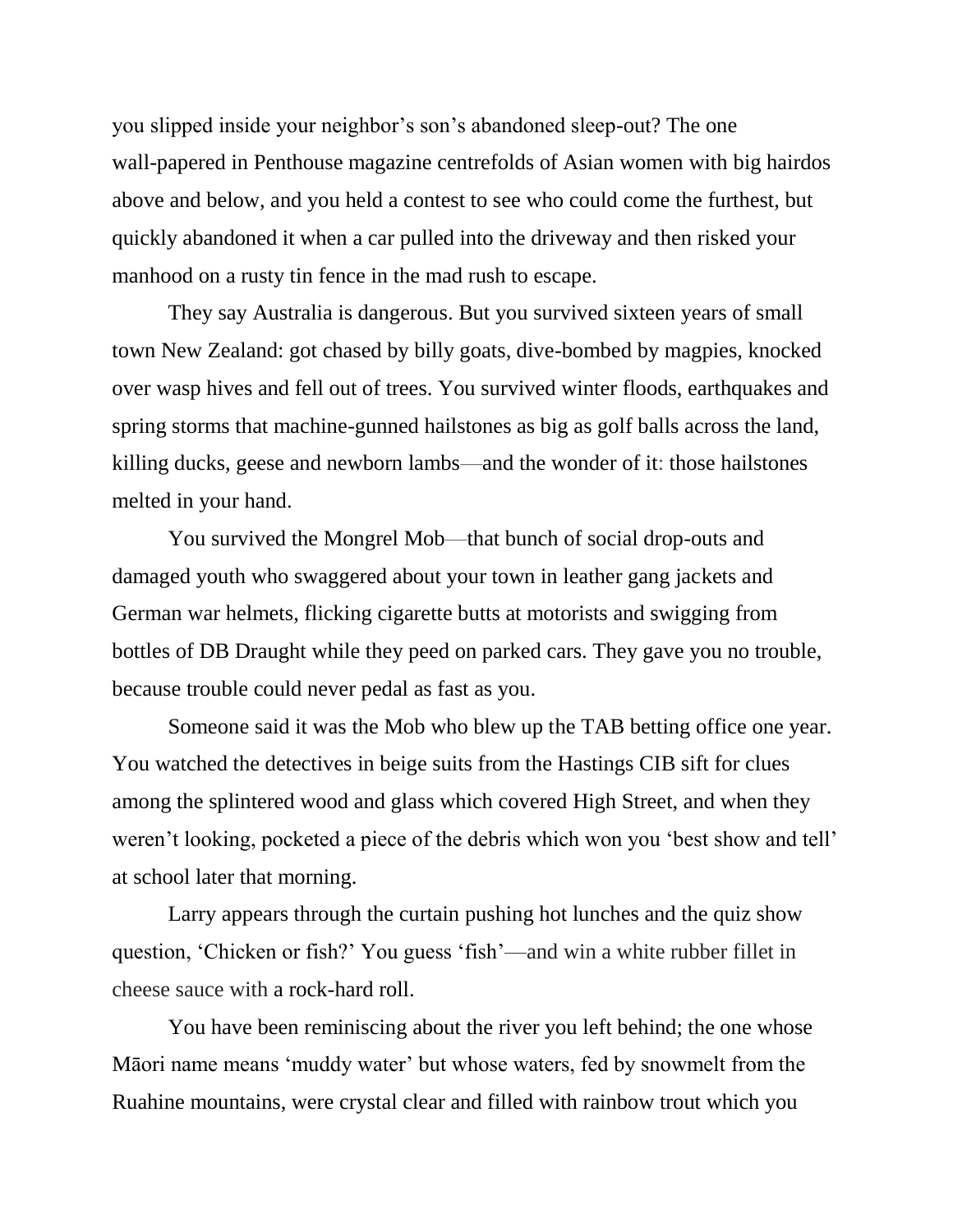caught, gutted and stuffed with butter and bay leaves and under your mother's eye oven-baked for your family dinners. Funny how trout always tasted of the river itself, water-weedy and with a hint of silt.

Summers were for fishing. But when the trout weren't interested, you'd toss your rod on the riverbank, climb an overhanging tree and with your mates, plunge like madmen into the cool, tea-coloured water. After, you'd dry yourselves on warm riverbed rocks, watch the fish leap at nymphs in the sunlight, and when the potatoes which you had tossed into a small fire a half-hour earlier were done, you'd tear off their blackened skins with your teeth and scoop out the fluffy core, knowing nothing could taste better.

Remember that rustled cattle beast you found downriver, drowned and bloated like a Zeppelin one summer? Your mate wanted to stab it with his sheath knife—'For the hell of it'—but you stopped him for fear the beast might explode hot maggots all over you.

You feel your stomach rise. The plane bucks on the Tasman's thermals, sliding up and down the invisible slopes and causing the seat belt sign to illuminate with an electronic ping that makes you flinch. You close your eyes and wait for these small moments of terror to pass. You feel time has taken on new meaning. Once, it measured the number of 'sleeps' between birthdays and Christmases. Now it marks your progress across the Earth's surface: a five-hour road trip to a big city, a forty-minute taxi ride from a motel to an airport, a three-and-a-half-hour flight across the ocean to an even bigger city in a country twenty-nine times larger than your own.

You open your eyes and your tray is gone. Through the window you sight land! A vast plane of brown and gold, mottled by cloud shadows and veined with waterways stretches to the horizon. It is endlessly flat, save for formless humps which rise here and there and which remind you of the backyard where Ricky is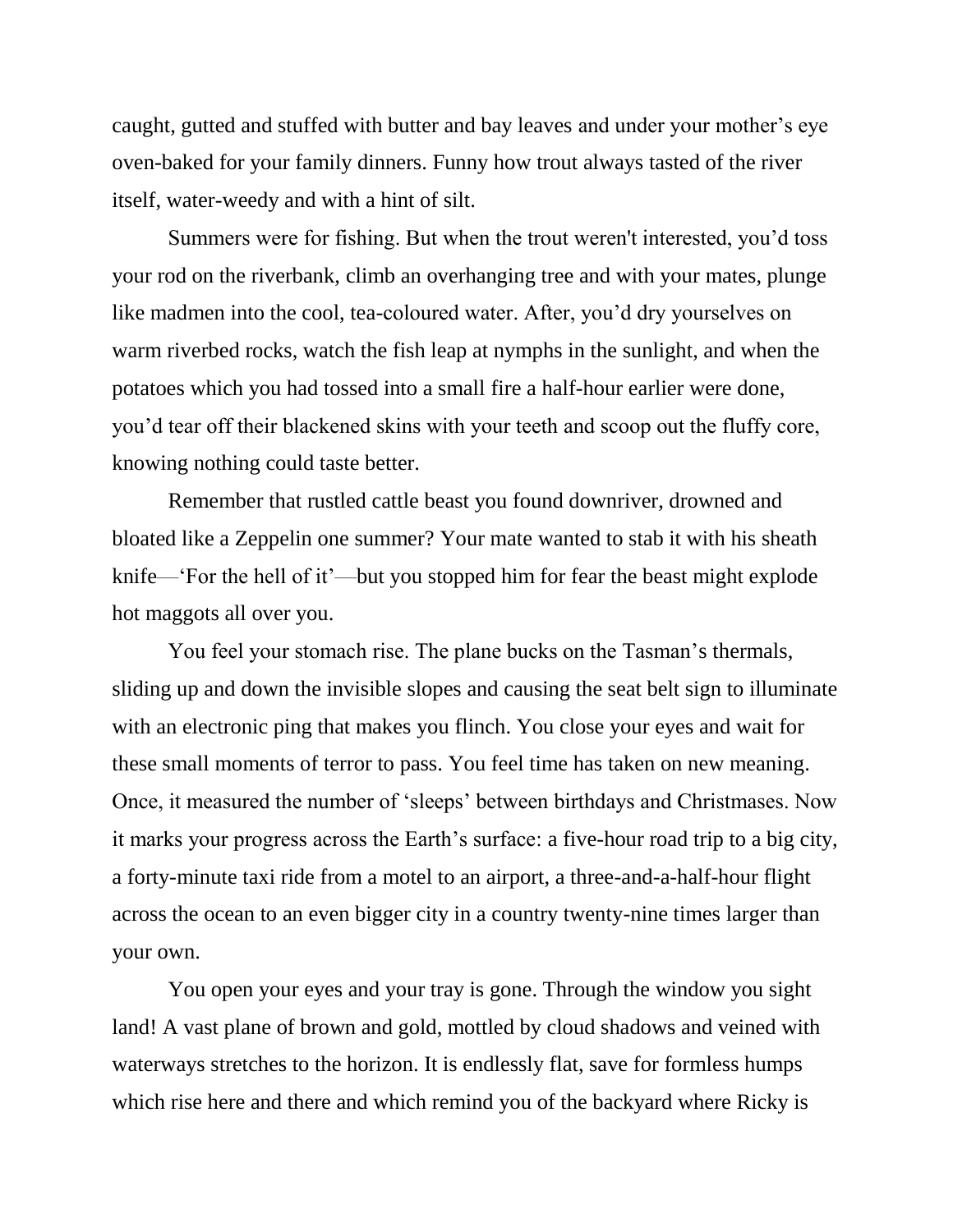buried. When your dog died, your father planted a lemon tree on the grave. It produced so many lemons you couldn't give them away. Years later, over a lemon merengue your mother baked for dessert, your brother asked the question everyone had thought of but none had ventured, 'Are we eating Ricky?'

The pilot banks the aircraft and for a brief moment you glimpse through the window a small kingdom rising in the distance—Melbourne.

Your pulse quickens.

The gap between you and Australia closes and the cabin grows strangely quiet. Soft music plays from the speakers but fails to conceal the occasional gasp from an elderly passenger as the plane dips sharply and continues its descent. Then a mighty surge grips you. Your sphincter tightens and you feel yourself thrown forward as your new home leaps up to greet you.

## *Touchdown.*

The sound of applause fills the cabin. The huge Samoan chuckles with glee and thrusts his enormous feet back into their shoes. While the aircraft taxis to the terminal, Larry appears, and joined by other cabin attendants, passes along the aisle spraying us with insecticide, 'By regulation of Australian Customs and Quarantine.'

You thank Larry and the Wild West stewardess, step from the plane and into beige carpeted halls along which you are joined by other passengers, all of you surging like a river towards corrals and gates with signs glowing, 'Immigration'.

The officer in the blue shirt and shiny badges is a big man with no visible neck and a gallery of faded tattoos on each arm. He winks at you, stamps your passport as if killing insects and waves you through. At the baggage carousels, with your brother and sister fidgeting, you watch with nervous excitement as your bags mysteriously appear through a hole and rotate towards you.

You help your father load the trolley and then guide its squeaking wheels